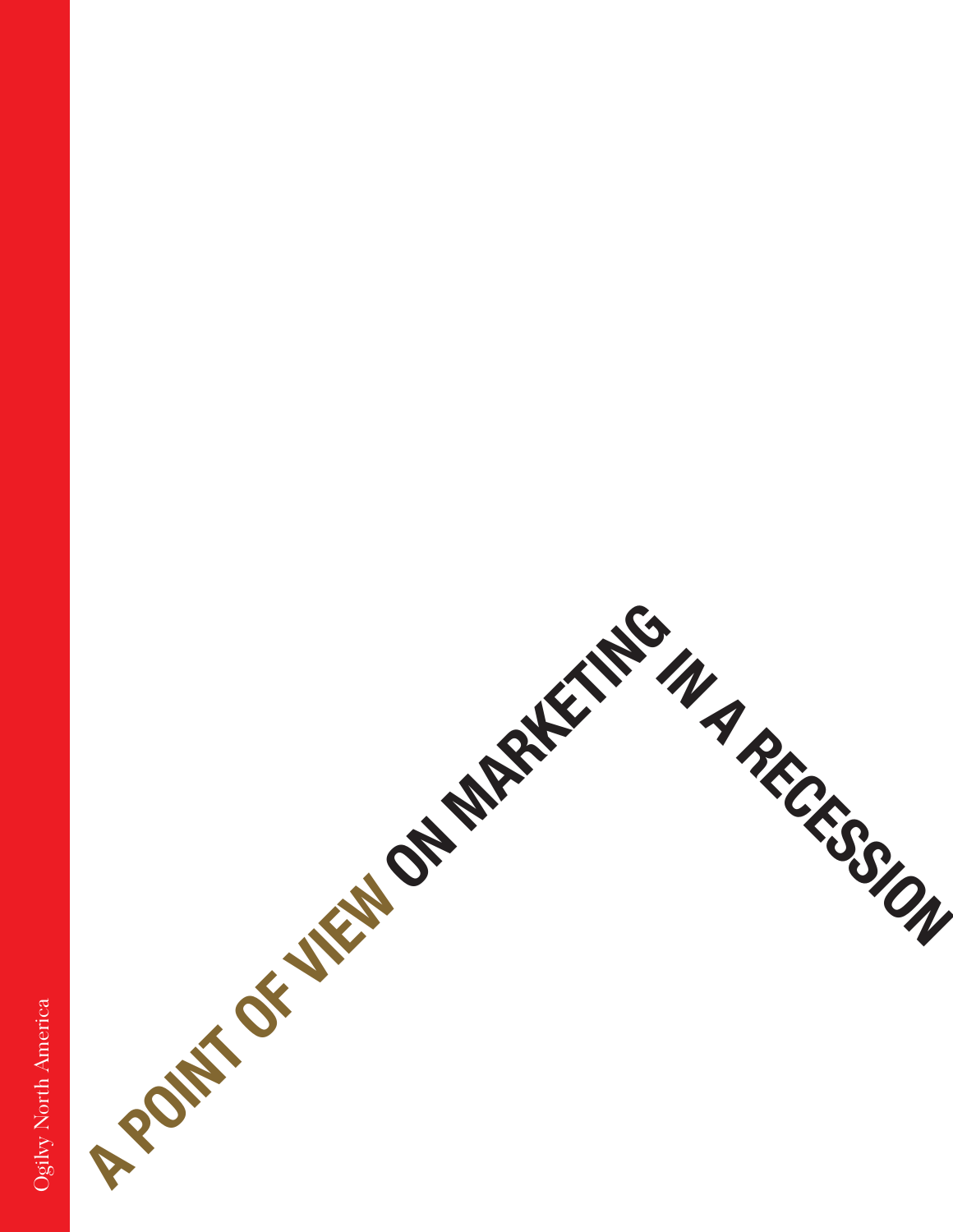# Doing More with Less A Point of View on Marketing in a Recession

For further information, or to discuss how Ogilvy can help, please contact Bill Gray (Bill.Gray@Ogilvy.com) or Carla Hendra (Carla.Hendra@Ogilvy.com). *© Ogilvy North America 2008*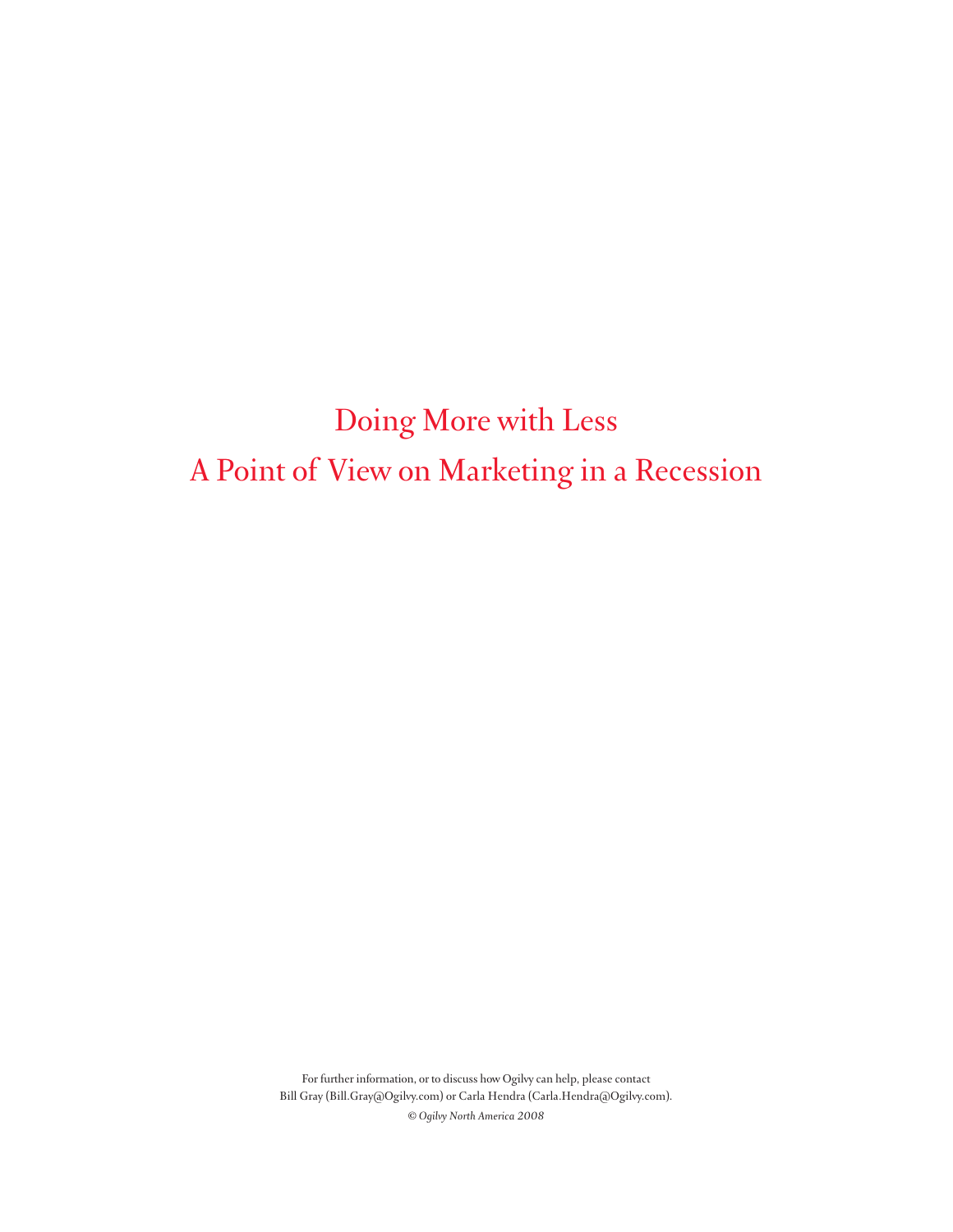#### **CONTENTS**

| Introduction                                  | 2 |
|-----------------------------------------------|---|
| <b>Guard High-Value Customers</b>             | 2 |
| Harvest Customers Who Are Ready to Buy        | 3 |
| Optimize Budget Allocation and Channel Choice | 4 |
| Cut Strategically within a Brand Portfolio    | 5 |
| <b>Use Price Promotions Sparingly</b>         | 5 |
| <b>Consider Reassurance or Value Messages</b> | 6 |
| If Feasible, Consider an Increase in Spend    | 6 |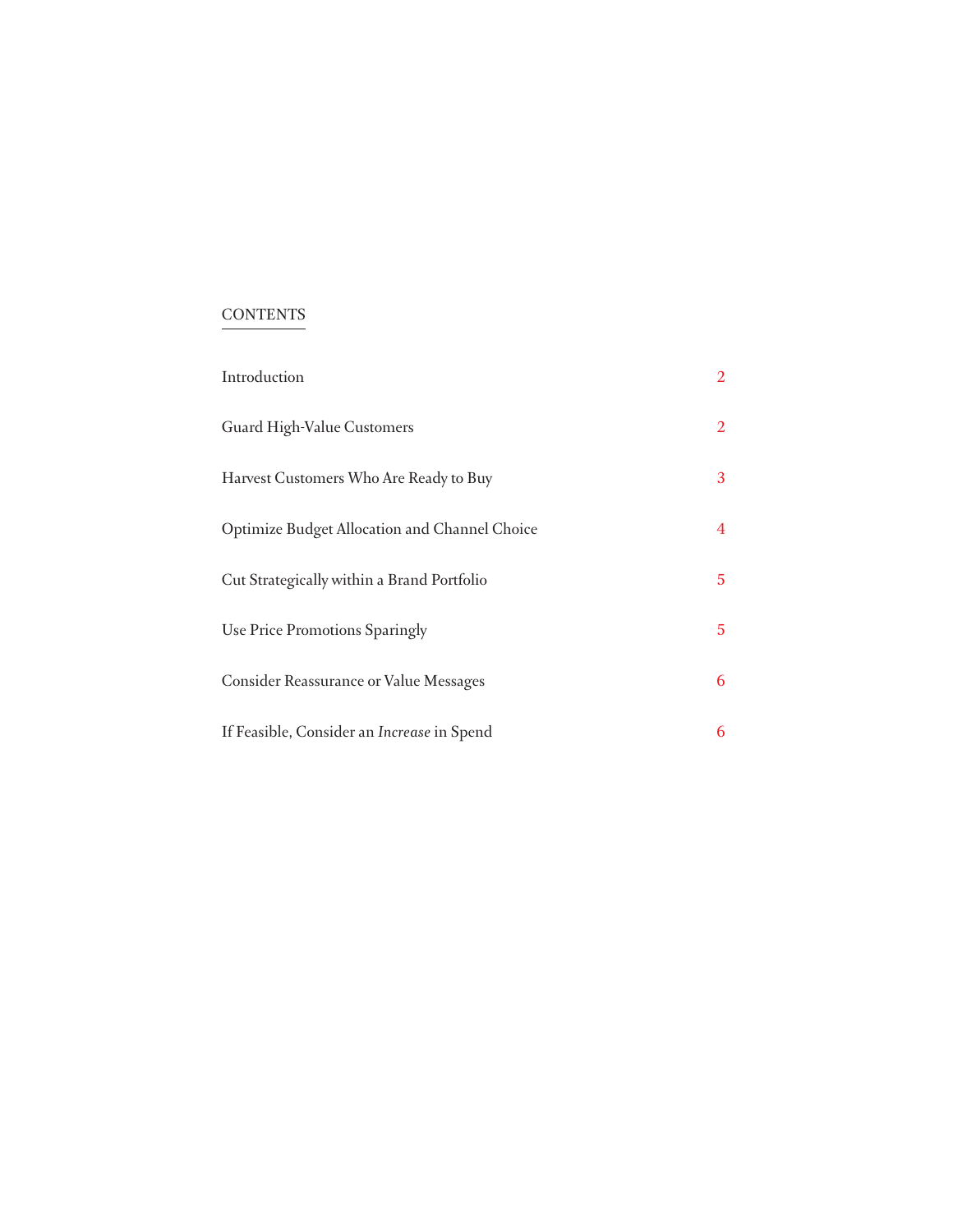### INTRODUCTION

We face one of the most challenging business environments in years. Marketers will be asked what actions they intend to take. This document has seven points of advice based on Ogilvy's experience in guiding brands through previous recessions, mixed with some of the latest academic thinking. It is intended as a starting point for a discussion that we would like to have with you.

## 1. GUARD HIGH-VALUE CUSTOMERS

In a severe recession, share protection through retention of a brand's most profitable customers should be the first priority.

Losing loyal customers can be very costly. According to the Ogilvy Loyalty Index, on average, loyal customers who are "bonded" to a brand spend up to 20 times more than the average customer.

The key is to identify who they are and what their concerns are. Then you can consider whether a special initiative is needed.

At the outset of the 2007 season, Six Flags launched a regional customer marketing program across all parks. Six Flags geographically segmented their best customers and, by email, began to nurture them with special offers, news and more. By the end of the season, those customers who were nurtured in this way were worth 35% more than those customers who were not.

Members of the Starwood Preferred Guest® program wanted to choose their own rewards from the points earned as loyal customers. Starwood listened and launched the *You Choose* promotion in fall 2008 through Lacek, Ogilvy's loyalty marketing agency. The company received over 35,000 registrations before the first promotional email was sent.

*Ogilvy can help by conducting a differential marketing analysis to identify a brand's most profitable customers. For packaged goods brands, this may mean determining key characteristics and targeting marketing dollars to them. For considered purchase brands, this may mean identifying individuals and marketing directly to them.*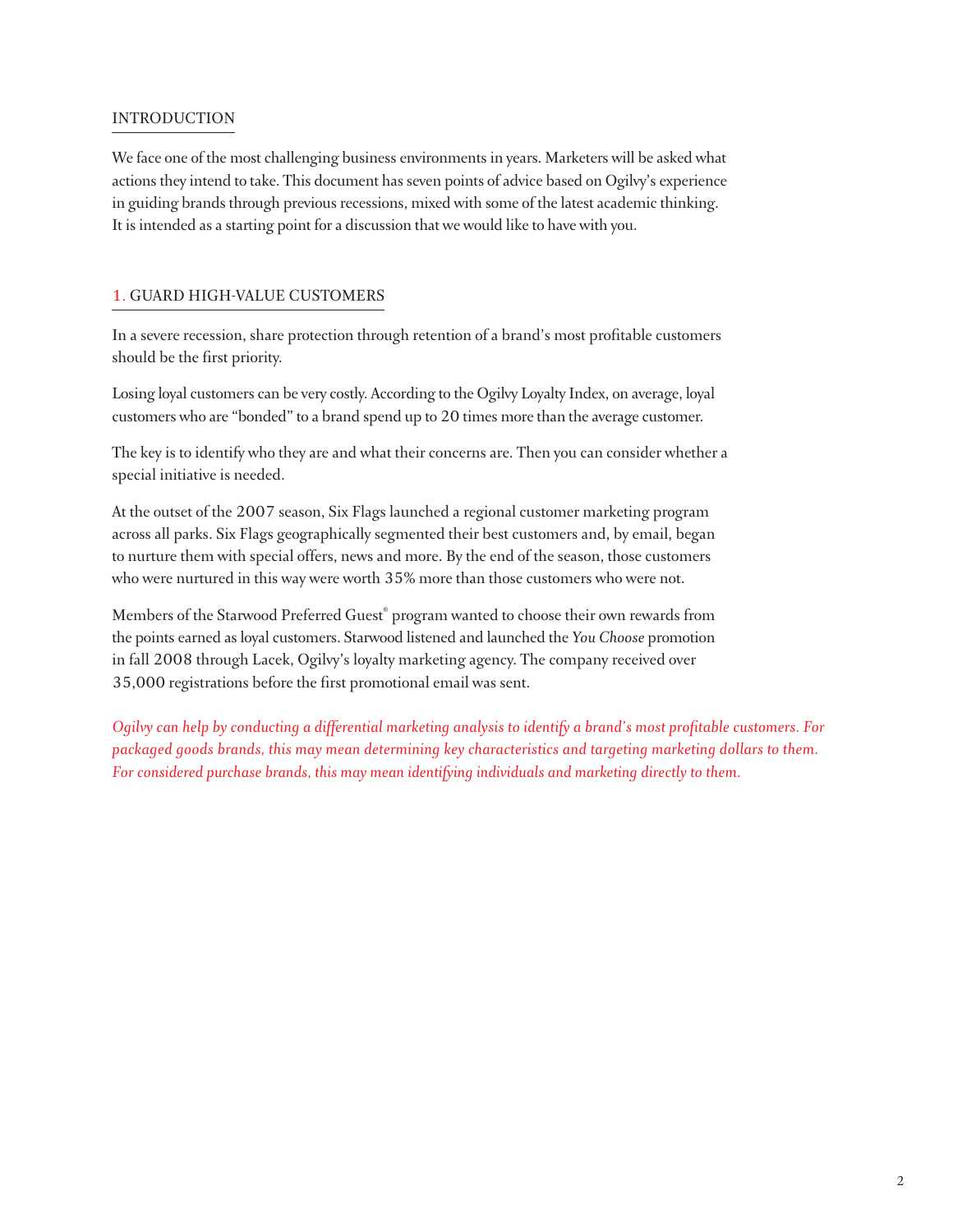### 2. HARVEST CUSTOMERS WHO ARE READY TO BUY

The second most valuable target, after existing customers, is those who are about to purchase. Research into the decision-making process can illuminate what barriers people have at *The Last Mile*™. With this knowledge, there are two areas in particular where marketers can focus attention: search and shopper activation.

We often say that the first dollar a marketer spends should be on search. This is never truer than in a recession. Customers who have raised their hands declaring interest in your product deserve special attention. Marketers can improve "organic" search by tracking existing search capabilities, understanding key words and then developing strategies for content development, page tagging and linking to ensure that as many active shoppers as possible are directed to the brand's site.

TD AMERITRADE optimized their search campaign to quickly respond to shifting market conditions. After the 778-point drop in the stock market on September 29, 2008, they were able to capitalize on increased demand thanks to their effective campaign strategy. Their search-lead volume multiplied as a result.

The physical equivalent of search is in-store activation. A new global shopper study – *Shopper Decisions Made In-Store* (SDMIS) published by Ogilvy*Action* in June 2008 – revealed that 72% of shoppers make at least one of the four following decisions in the store: choosing a brand, deciding on an impulse purchase, abandoning a planned purchase or deciding how much to buy. The same research also found that visibility drove more purchase decisions than price promotion.

*Ogilvy can help with search optimization. Intent mapping looks at the most frequently searched items to determine what people are actually looking for. This can be accomplished with text, tools or widgets that include these terms in title pages, meta tags and website links. Ogilvy*Action*'s CheckPoint Planning can identify opportunities to convert shoppers into buyers by understanding the intersection between shopper behavior, the retailer's agenda and the brand.*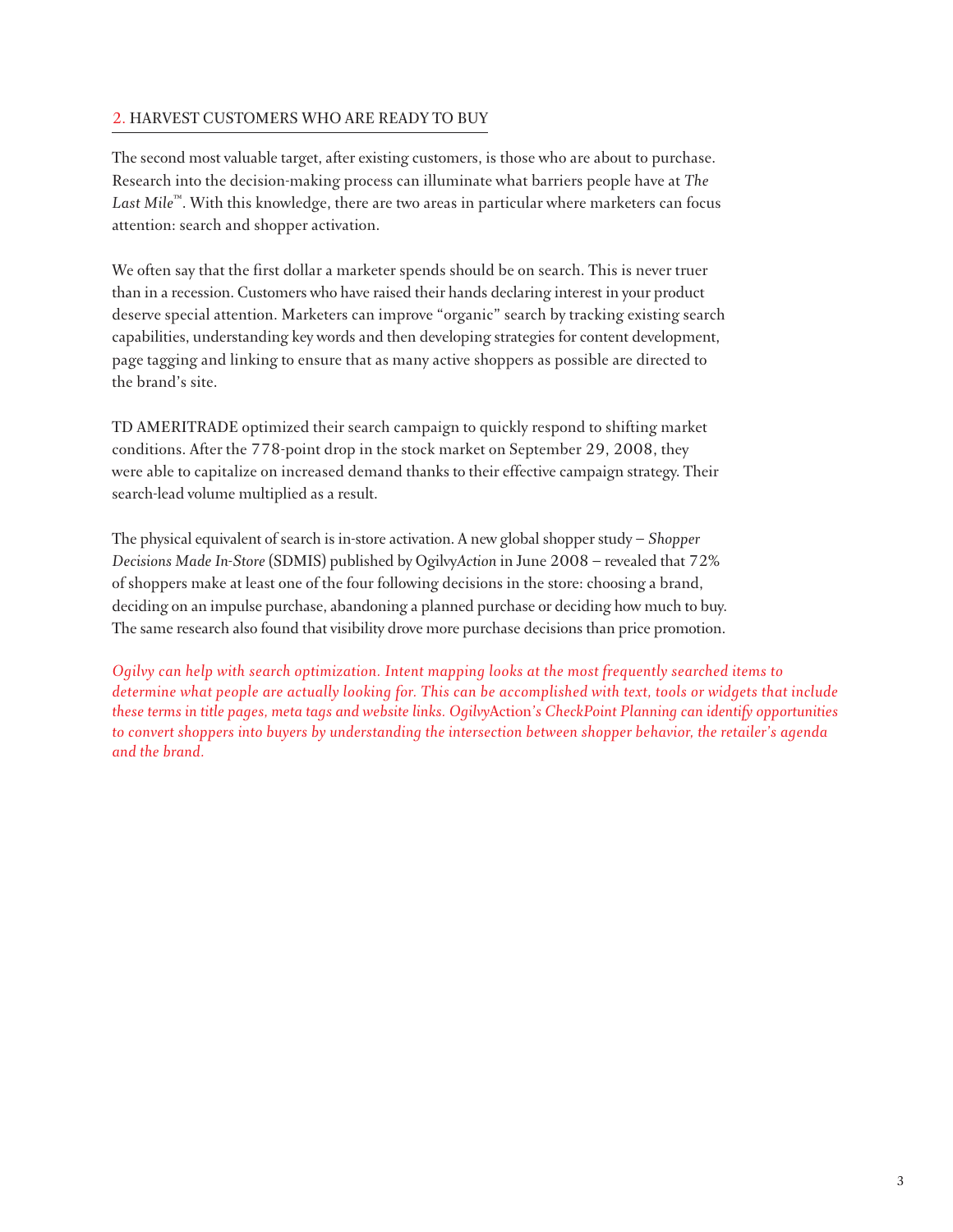#### 3. OPTIMIZE BUDGET ALLOCATION AND CHANNEL CHOICE

Every marketer will scrutinize the budget during a recession. Is the overall level correct? Is the allocation of dollars as precise as it can be?

Many marketers think first about channel choice. We've found, however, that it helps to first examine the budget breakdown by marketing task. This is usually structured around a sales funnel, or what we call vertical allocation. What are you spending on awareness, consideration, activation, loyalty and so on? Examining budgets in this way gives a channel-neutral view. Then we review channel choice at each level of the funnel. There are often opportunities to alter the channel mix in a recession. As Carlos Grande notes:

Historically, recession businesses have tended to switch budgets from brand media advertising into direct marketing and other channels seen as more measurable…digital, which is already the fastest growing part of the media sector, could further benefit if budget-switching between channels occurs.<sup>1</sup>

A 360 degree solution is still usually the best option in hard times. Multichannel campaigns have a better success rate (65%) than single-channel campaigns (58%).

This is definitely *not* an argument against using TV. Far from being dead, TV is one of the most efficient and effective media: campaigns using TV have a higher success rate (66%) than campaigns not using TV (49%). It is more often than not an argument for using TV alongside other channels.

Multichannel campaigns are also more *efficient*. The average market share gain for every 10 percentage points of surplus share of voice is 1.1 percentage points with traditional advertising alone, but 2.6 percentage points with traditional advertising plus other channels.

As Binet and Field point out in "The Pursuit of Effectiveness,"<sup>2</sup> campaigns using multiple direct channels are more *effective*. Effectiveness rises with the number of direct channels used, from 55% for campaigns using one direct channel to 80% for campaigns using four or more channels.

However, don't spread your budget too thin across too many channels. You may end up doing nothing much in any of them. The crucial metric in every channel is always share of voice relative to competitors. Depending on the size of the brand budget, you might find three or four channels optimum.

*Ogilvy can help by examining allocation with its "funnel optimizer." This model establishes response curves for each level. Secondly, we examine channel choice at each level of the funnel and measure these against norms from the "compose" survey to help inform channel choices.*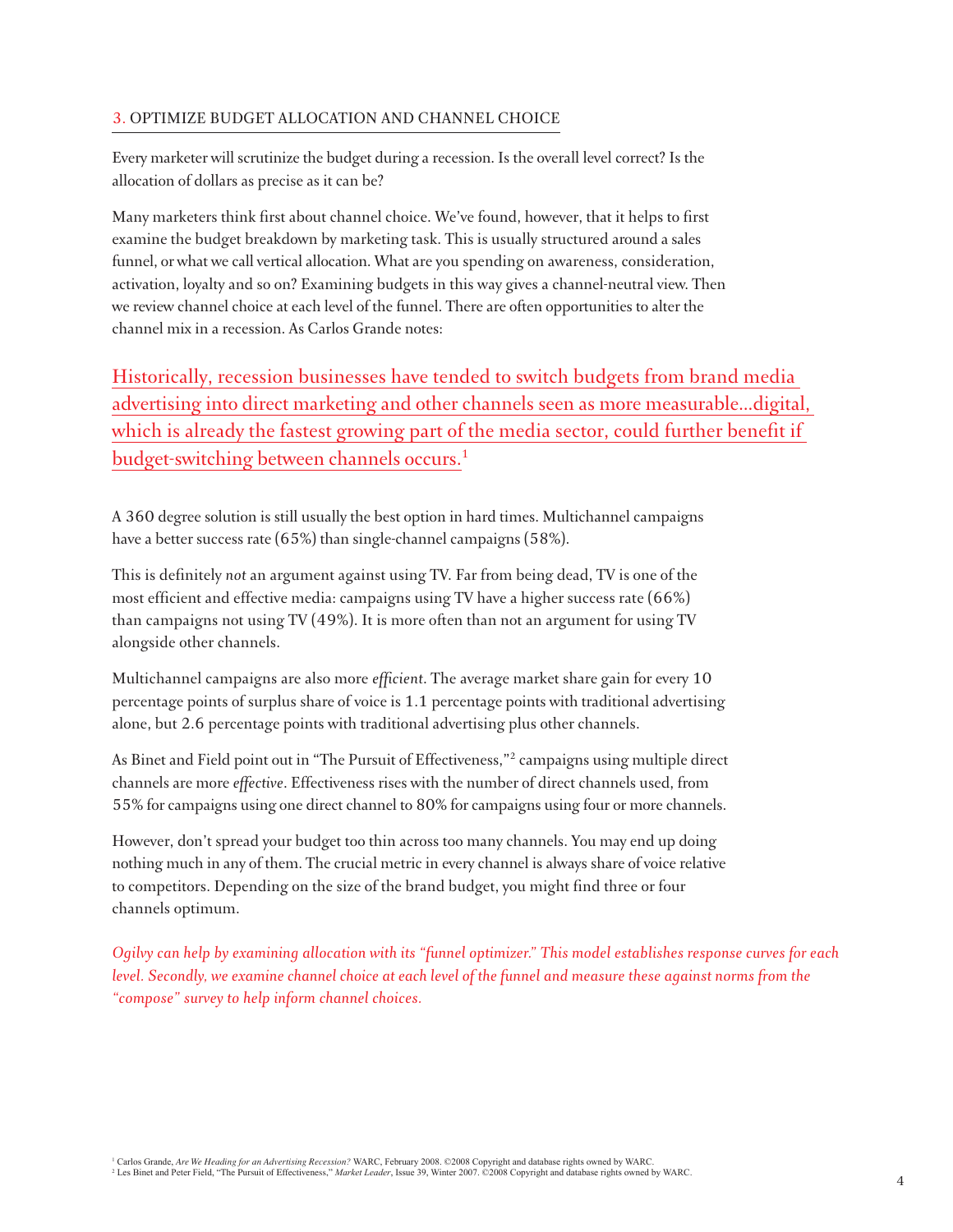#### 4. CUT STRATEGICALLY WITHIN A BRAND PORTFOLIO

If you have to cut spending, some cuts are better than others. Generally, you should cut the budget for smaller brands rather than for bigger brands. Small brands often take a disproportionate share of marketing spend because they are trying to grow, but bigger brands are likely to deliver bigger returns in the short term.

You should also exploit seasonality to make cuts in off-peak sales periods. The sales losses will be lower.

This is also the time to take a hard look at the contribution of different brands to profit as well as at their growth potential. Prune your product lines. Drop support for stagnant brands.

*Ogilvy can help with a portfolio audit. We can work with marketers to make a comprehensive assessment of different brands and sub-brands, including responsiveness to marketing and a competitive analysis. We will then recommend where to spend limited marketing dollars within a portfolio.* 

#### 5. USE PRICE PROMOTIONS SPARINGLY

In a recession, marketers are under tremendous pressure to offer price promotions (such as temporary price cuts, premiums, couponing, BOGOFs, etc.). These are the easiest part of a marketing program to measure, and therefore the easiest to justify when budgets are tight, but they can truly damage long-term profitability (see Figure 1). You need to work out the *right balance* between promotion and stimulating primary demand in your particular case.





*(Base: 314 companies in PIMS database)*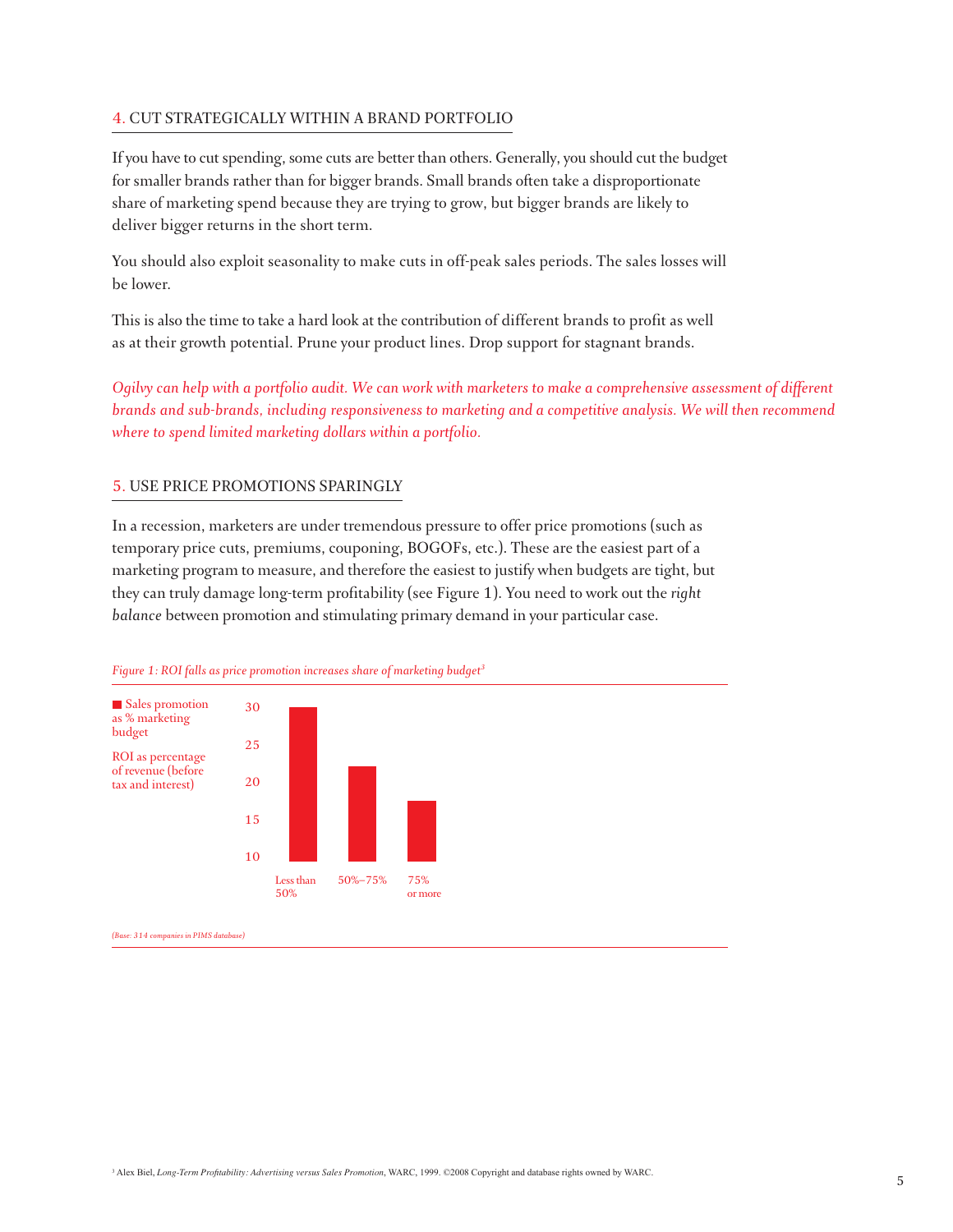#### 6. CONSIDER REASSURANCE OR VALUE MESSAGES

Your brand may be so sensitive to recession that a different, short-term message is called for. Many brands are already following this course. Stuart Elliott noted in *The New York Times* that:

In advertising, many financial institutions are racing to reassure consumers with soothing messages – that focus on important "S" words: strength, safety, stability, security.4

Reassurance messages don't need to be purely rational, of course. Indeed, there is growing evidence that emotionally based messages are more persuasive than rational ones.

Kraft has enjoyed success with tactical value messages for several of its brands this year. For Kool-Aid, Ogilvy has developed TV, radio and in-store messages that point out that "for the price of one bottle of soda, you can mix up five big pitchers of Kool-Aid, and for pennies a glass, keep the whole family refreshed and smiling."

*Ogilvy can help with rapid response polling. Recently, we worked with several clients to determine which messages resonate best for them during turbulent times – with a technique borrowed from the world of politics. Rapid response polling has two advantages. It is fast, so that marketers can respond to events quickly. And it is particularly suited*  to isolating the best articulation of a message. (Thus the "inheritance tax" is perceived very differently from the *"death tax," for example.)*

#### 7. IF FEASIBLE, CONSIDER AN *INCREASE* IN SPEND

A recession can, of course, be an opportunity. Those fortunate companies that are able to increase marketing spend in recessions increase their market share in both consumer and B2B markets. This result is seen in analyses of all recession winners dating back to the 1920s.



*Figure 2: Market share gains in recession5*

Higher relative share of voice also creates *faster* growth. On average, every 10 percentage points of "surplus" share of voice ("surplus" means share of voice minus share of market) generate around 2.2 points of market share. The lesson is that when you have an effective campaign, you should spend every last cent you can scrape up on it.

<sup>4</sup> Stuart Elliott, "Ads That Soothe When Banks are Failing," *The New York Times*, October 7, 2008.

<sup>5</sup> Cahners/SPI, "Media Advertising When Your Market is in a Recession," 1982; cited in Bernard Ryan, *Advertising in a Recession*, WARC 1991.

<sup>©2008</sup> Copyright and database rights owned by WARC.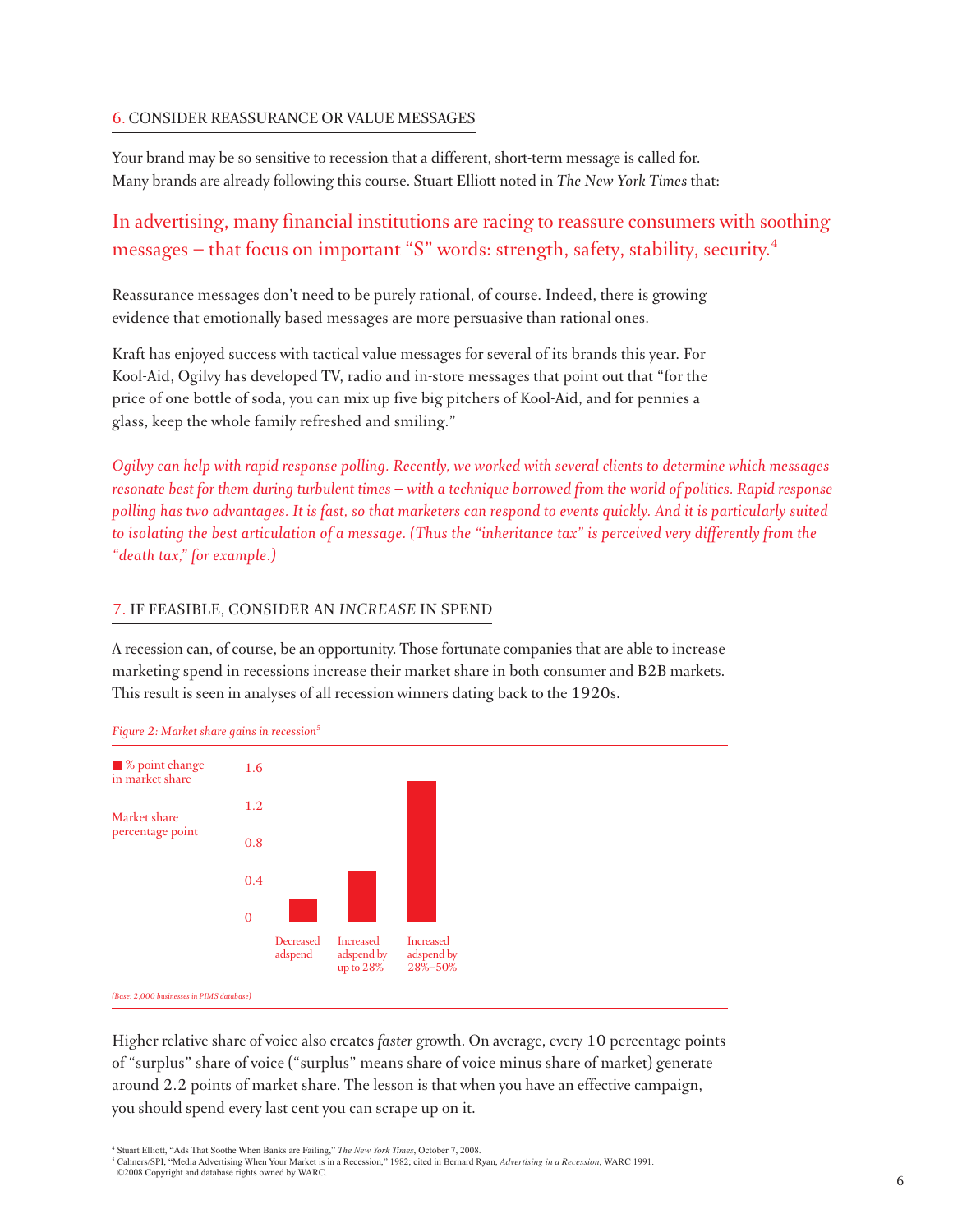Companies that increase marketing spend in recessions recover *three times faster* in "normal" times. Similarly, B2B companies that maintain/increase spend in a recession achieve higher growth both during the recession and *for three years thereafter*.



*Figure 3: Market share change in first two years of recovery from increased marketing spend in a recession6*

A recession can also be seen as an opportunity to put weaker competitors out of the market. If they can't match your level of marketing spend, their market share will decline and, with it, their capacity to compete when growth returns.

Advertising usually continues to have an effect on sales for about three years, so there may not be an immediate sales decline when competitive brands cut spend. However, a decline in the strength of consumers' relationships with the brand can be seen in research after six months.

Crucially, further data demonstrates that two key constituent brand relationship metrics – brand usage and brand image – suffered considerably (13% and 6% declines, respectively) when brands "went dark" (i.e., ceased to spend on communications) for a period of six months or more. More broadly, 60% of brands "going dark" see decline in at least one key relationship metric after just six months.<sup>7</sup>

In the 1974–1975 recession, Ford cut spending by 14%. Chevrolet, however, dropped its traditional method of setting the budget as a percentage of last year's sales and increased its spending, particularly for its fuel-saving economy models. Chevrolet's market share rose by two percentage points, while Ford lost share and took years to regain its previous position. However, Ford had learned. In the next downturn, Ford increased spending every year and saw considerable share gains.<sup>8</sup>

*Ogilvy can help with investment case planning. Recently, we have helped several CMOs work through different spending scenarios with CFOs and other approvers. By building an econometric model, we can help marketers understand the effects of budget cuts or increases.*

° Tony Hillier, "Successful Competitive Strategies for Recession and Recovery," *Market Leader*, Spring 1999. ©2008 Copyright and database rights owned by WARC.<br>' Peter Field, "Marketing in a Downtum," *Market Leader,* Au rights owned by WARC.